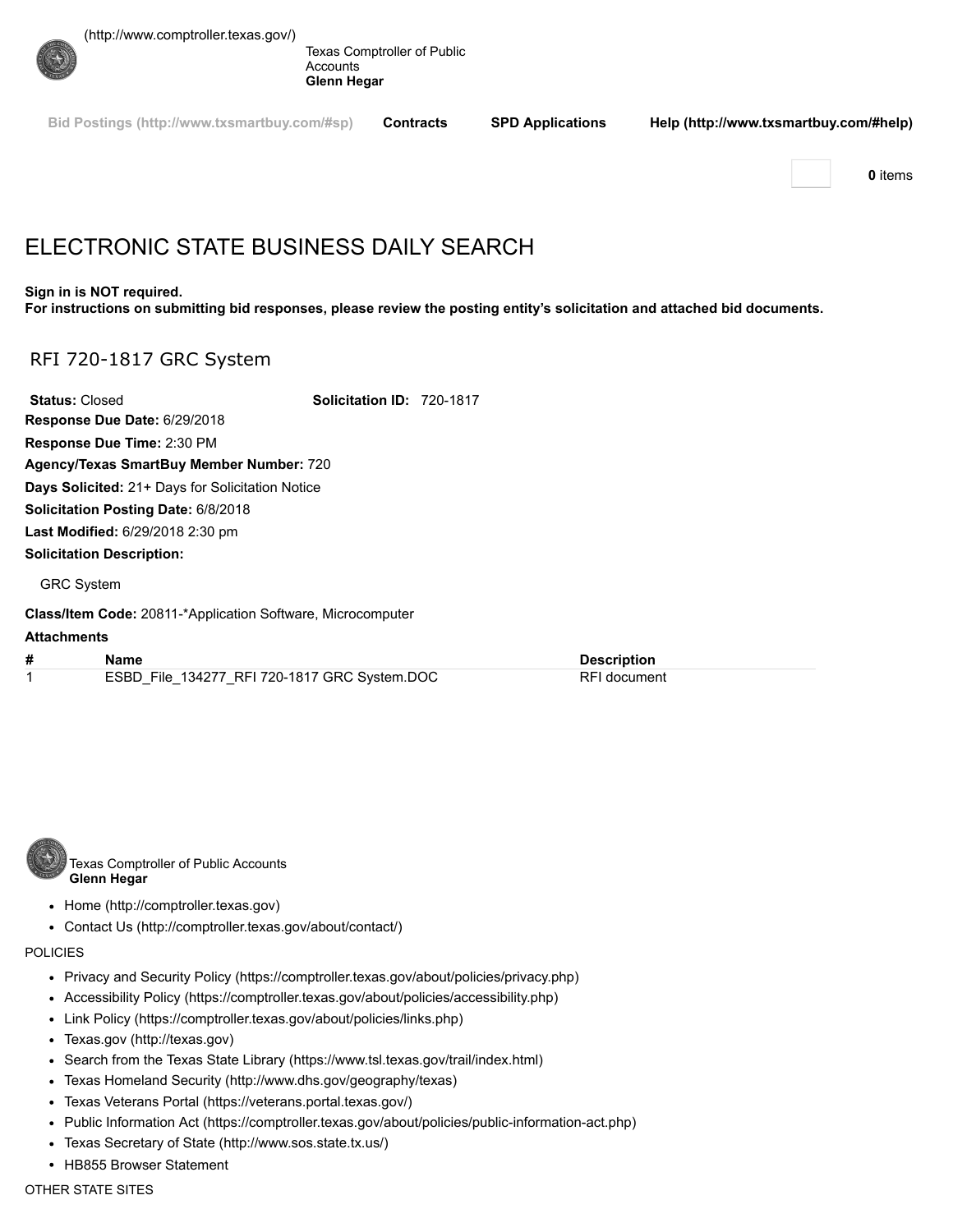- [texas.gov \(https://www.texas.gov/\)](https://www.texas.gov/)
- [Texas Records and Information Locator \(TRAIL\) \(http://www.tsl.state.tx.us/trail/\)](http://www.tsl.state.tx.us/trail/)
- State Link Policy
- [\(http://publishingext.dir.texas.gov/portal/internal/resources/DocumentLibrary/State%20Website%20Linking%20and%20Privacy%20Policy.pdf\)](http://publishingext.dir.texas.gov/portal/internal/resources/DocumentLibrary/State%20Website%20Linking%20and%20Privacy%20Policy.pdf)
- [Texas Veterans Portal \(http://veterans.portal.texas.gov\)](http://veterans.portal.texas.gov/)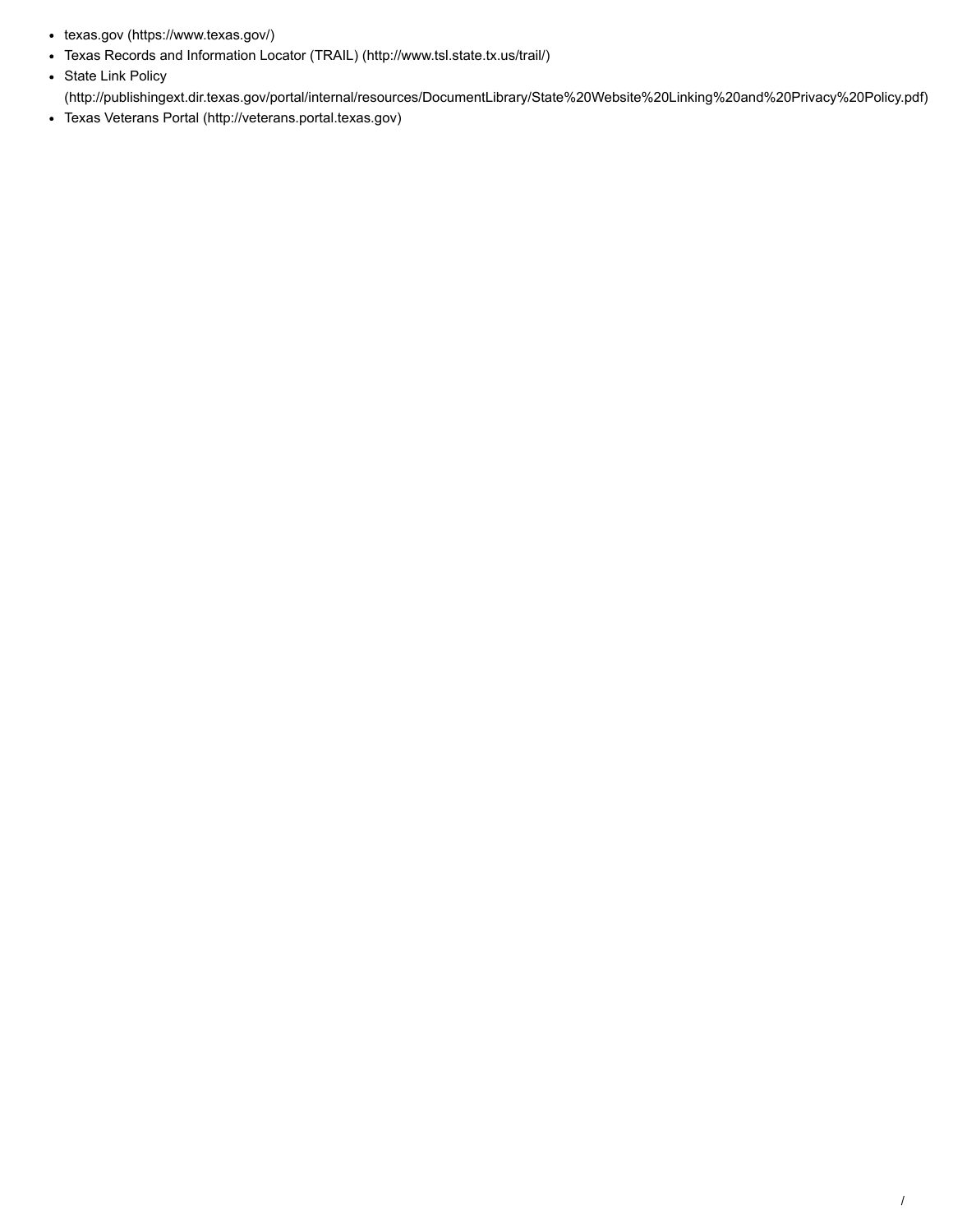## **Kalenak, Benjamin**

| From:       | Vienne, Darya                                  |
|-------------|------------------------------------------------|
| Sent:       | Monday, June 11, 2018 12:24 PM                 |
| To:         | Vienne, Darya                                  |
| Subject:    | Request for Information RFI720-1817 GRC System |
|             |                                                |
| Importance: | High                                           |

### Good Afternoon,

The University of Texas System Administration has posted an RFI your firm may be interested in. Please visit the following website for RFI document and details:

Solicitation posting (use Chrome browser to open the link).

Note: There is one (1) bid package to download.

2) All responses are due no later than **2:30 p.m. CST on Friday, June 29th, 2018.**

Note that all communications on this RFI should come through me.

Thank you,

**DARYA VIENNE, MS, CTCD** Assistant Director, Contract Management Contracts and Procurement Office 512.322.3710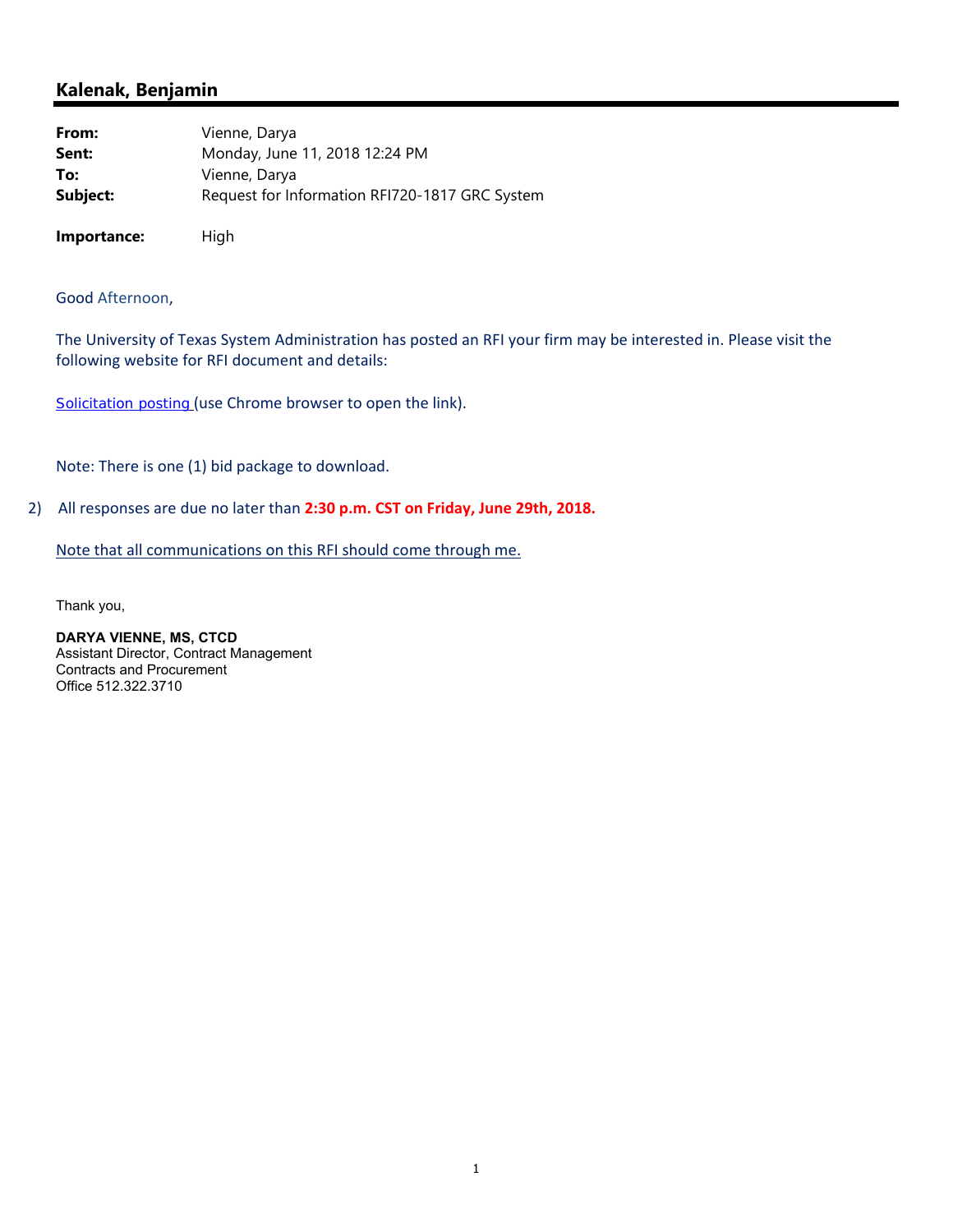## **The University of Texas System Request for Information**

The System of Texas System ("**System**") requests information from companies regarding GRC (Governance, Risk, Compliance) applications ("**Services**"). This RFI is issued for the purpose of gathering information which may be used to develop specifications for a Request for Proposal ("**RFP**") which may be issued by System to procure Services. System offers *no* assurance or guarantee that such an RFP will in fact be issued.

### **Description of the University of Texas System**

For more than 130 years, The University of Texas System has been committed to improving the lives of Texans and people all over the world through education, research and health care.

The University of Texas System is one of the nation's largest systems of higher education, with [14](https://www.utsystem.edu/institutions)  [institutions](https://www.utsystem.edu/institutions) that educate more than 230,000 students. Each year, UT institutions award more than one-third of all undergraduate degrees in Texas and almost two-thirds of all health professional degrees. With about 20,000 faculty – including Nobel laureates – and more than 80,000 health care professionals, researchers, student advisors and support staff, the UT System is one of the largest employers in the state.

Life-changing research and invention of new technologies at UT institutions places the UT System among the [top 10 "World's Most Innovative Universities,"](https://www.utsystem.edu/news/2017/09/28/ut-system-among-top-10-most-innovative-universities-world) according to Reuters. The UT System ranks eighth in the [nation in patent applications,](https://www.utsystem.edu/news/2017/06/07/ut-system-ranks-8th-globally-most-us-patents-granted-2016) and because of the high caliber of scientific research conducted at UT institutions, the UT System is ranked No. 1 in Texas and No. 3 in the nation in federal research expenditures.

In addition, the UT System is home to three of the nation's National Cancer Institute Cancer Centers – UT MD Anderson, UT Southwestern and UT Health Science Center-San Antonio – which must meet rigorous criteria for world-class programs in cancer research. And the UT System is the only System in the country to have four Clinical and Translational Science Awards (CTSA) from the National Institutes of Health.

Transformational initiatives implemented over the past several years have cemented UT as a national leader in higher education, including the expansion of educational opportunities in South Texas with the opening of The University of Texas Rio Grande Valley in 2015. And UT was the only system of higher education in the nation that established not one, but two new medical schools in 2016 at The University of Texas at Austin and UT Rio Grande Valley.

University of Texas institutions are setting the standard for excellence in higher education and will continue to do so thanks to our generous donors and the leadership of the [Chancellor,](https://www.utsystem.edu/chancellor) [Board of Regents](https://www.utsystem.edu/regents) and [UT](https://www.utsystem.edu/institutions)  [presidents.](https://www.utsystem.edu/institutions)

### **Background and Special Circumstances**

The Systemwide Compliance Program supports The University of Texas System's eight academic and six health institutions as they work to promote a culture of ethical behavior and to ensure compliance with all applicable policies, laws, and regulations governing higher education, research, and healthcare.

Working with each institution's compliance officer, the Systemwide Compliance Program endeavors to ensure all UT System institutions have the most accurate, concise, and up-to date information needed to maintain an effective compliance program and to assess the effectiveness and quality of the institutional programs.

The purpose of this RFI is to identify the capabilities of GRC systems currently on the market to determine their suitability for use on both a system-wide and per-institution basis. The application should be robust and include comprehensive features that each institution can choose from.

System will not provide compensation to any respondent to this RFI for any expenses incurred by respondent for response preparation. Respondent submits its response at its own risk and expense. All responses to this RFI and any supporting documentation will become the property of System.

> **RFI # 720-1817 GRC System Page 1 of 3**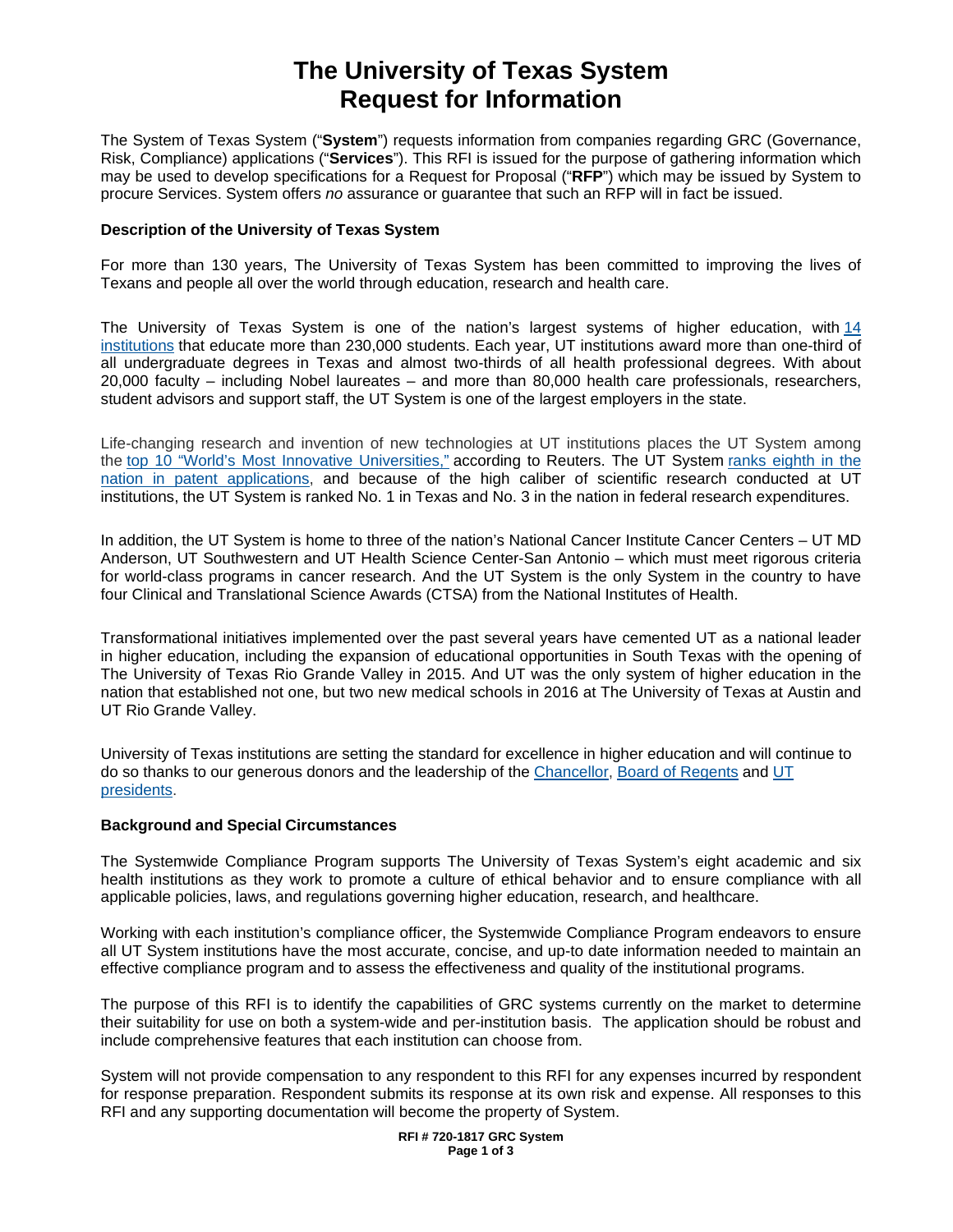# **The University of Texas System Request for Information**

System considers all information, documentation and other materials requested to be submitted in response to this RFI, to be of a non-confidential and / or non-proprietary nature and, therefore, may be subject to public disclosure under the *Texas Public Information Act* (*Texas Government Code*, Chapter 552.001, et seq.). Respondent is hereby notified that System strictly adheres to all statutes, court decisions and opinions of the Texas Attorney General with respect to disclosure of public information.

### **In response to this RFI, provide information regarding the following items. NOTE: Each item should be individually addressed.**

### *Desired requirements of GRC software:*

- 1. Risk Assessment.
- 2. Work plans.
- 3. Policy management.
- 4. Case management systems, with the ability to interface with hotline call systems.
- 5. File management.
- 6. Extensive dashboard capability.
- 7. Analytics.
- 8. Enterprise Risk Management.
- 9. Audit management functions that support internal auditors in managing work papers, scheduling audit-related tasks, and tracking appeals, reporting, electronic medical record submissions, and interoperability with 3<sup>rd</sup> party vendor platforms.
- 10. Compliance management functions that support documentation, workflow, controls associated with risks, testing and remediation, and surveys and self-assessments.
- 11. Third party risk management.
- 12. Requirement management.
- 13. Mapping risks in a centralized risk library with the ability to associate various controls.
- 14. Control testing.
- 15. Management of findings and exceptions.
- 16. Ability to prioritize risks and define high level estimates for effort and funding to get to the desired future state.

### *Responses are to include, but are not limited to, the following:*

- 1. Responder's GRC system's functionalities.
- 2. Does Respondent provide on-premise or SaaS solutions?
- 3. List the key features of Respondent's system.